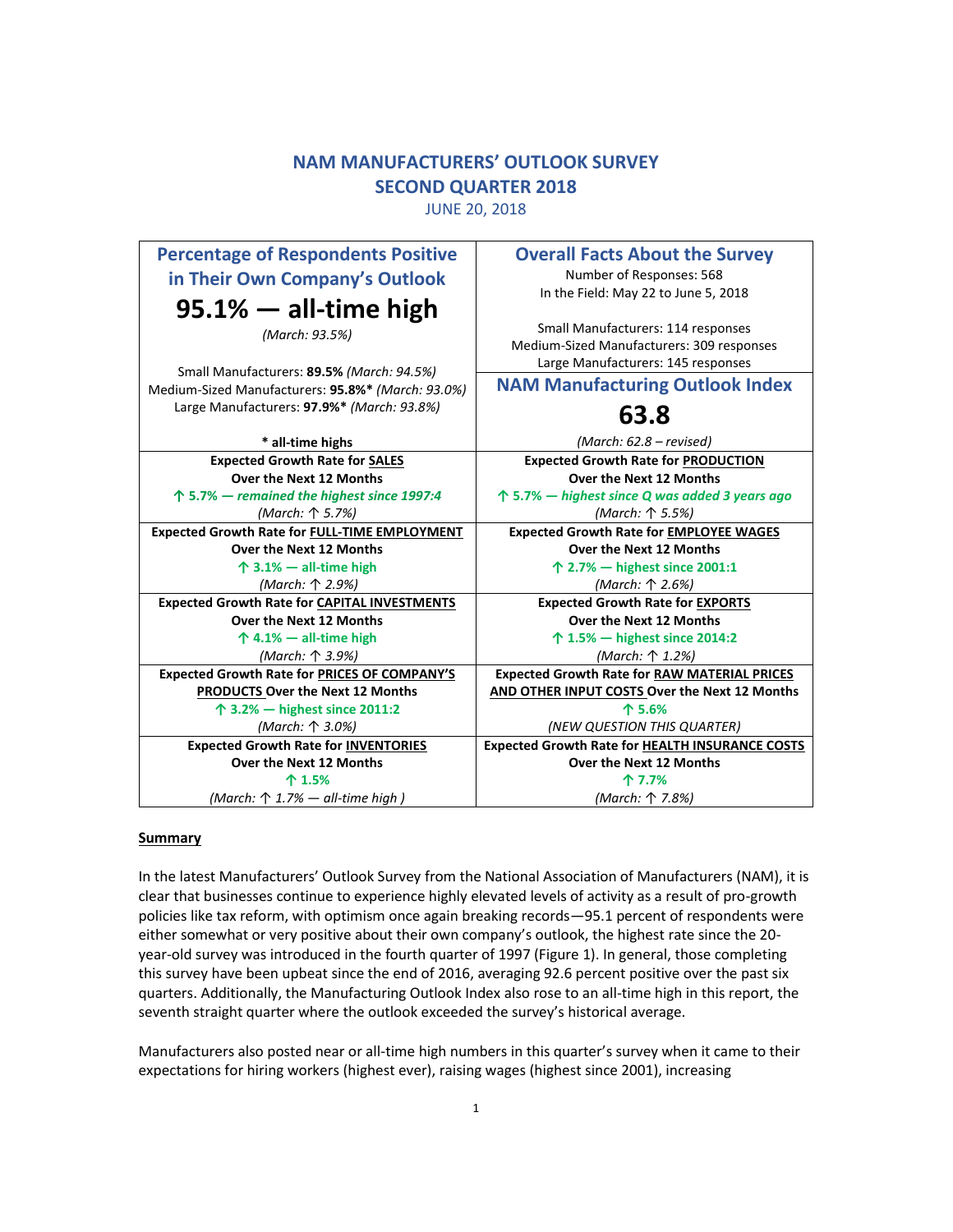investments (highest ever), and increased sales (second-highest ever) (Figure 3). Outlook measures for medium-sized and large manufacturers also reached an all-time high in this survey. Clearly, manufacturers continue to be upbeat following Washington's passage of the comprehensive tax cuts package mentioned earlier as well as other positive policy changes out of Washington like its lessburdensome approach toward regulatory policy—pro-growth stances that will help manufacturers compete in the global marketplace.





 *Note: Percentage of respondents who characterized the current business outlook as somewhat or very positive.* 



**Figure 2: NAM Manufacturing Outlook Index, 2016–2018** 

*Source: National Association of Manufacturers*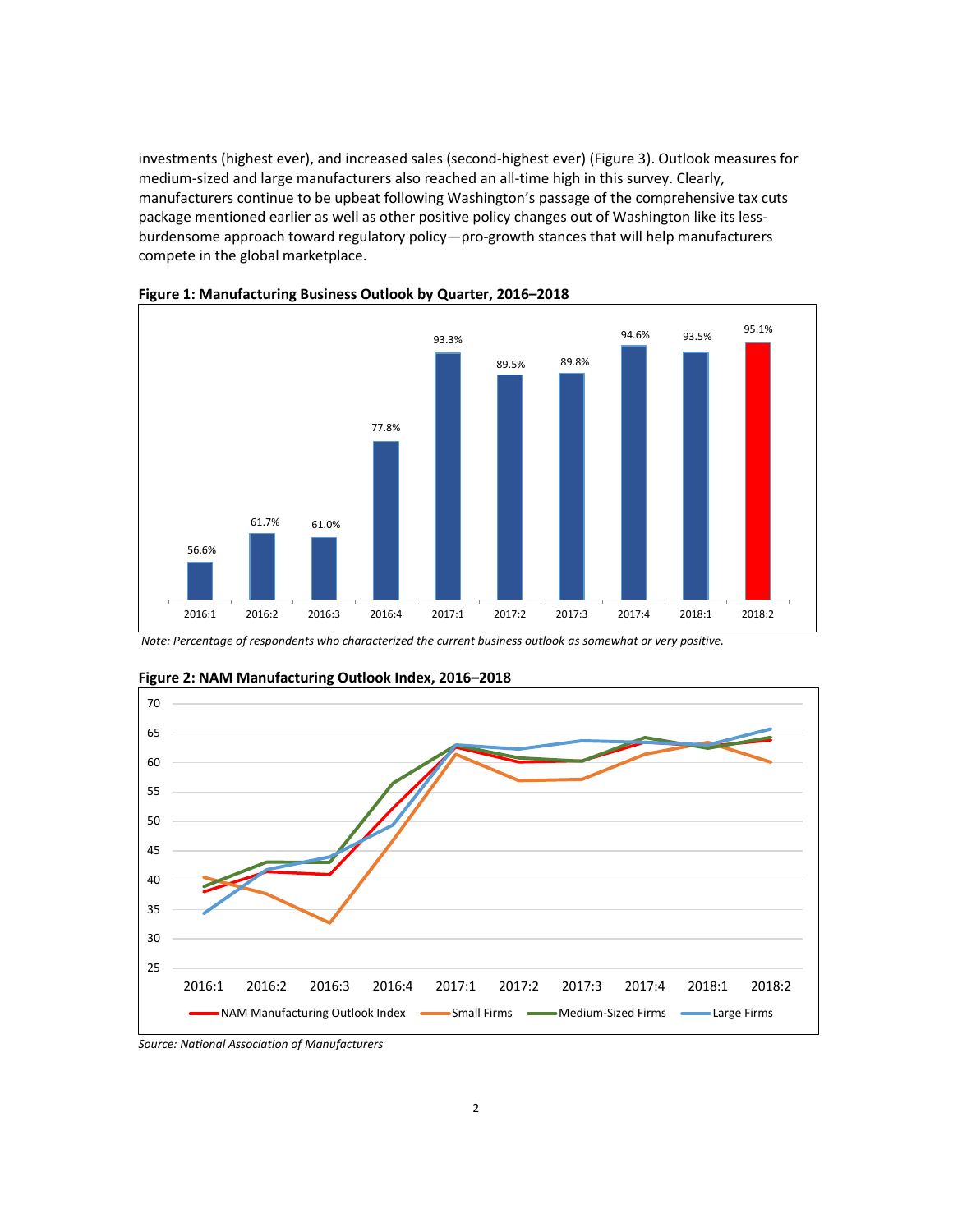Along those lines, the "business environment" is no longer the concern that it once was, with just 19.1 percent citing the tax and regulatory climate as being a top concern (Figure 5). Respondents cited an unfavorable business climate as their primary business challenge as recently as two years ago, with three-quarters of manufacturers noting it as their top problem in the second quarter of 2016. This quarter's survey found manufacturers citing instead the inability to attract and retain a quality workforce as their top concern; the price of raw materials rose to their second-most concern.





*Note: Expected growth rates are annual averages.* 



**Figure 4: Expected Product Wage and Price Growth for the Next 12 Months, 2011–2018**

*Notes: Expected growth rates are annual averages.There was no survey conducted in the first quarter of 2011.*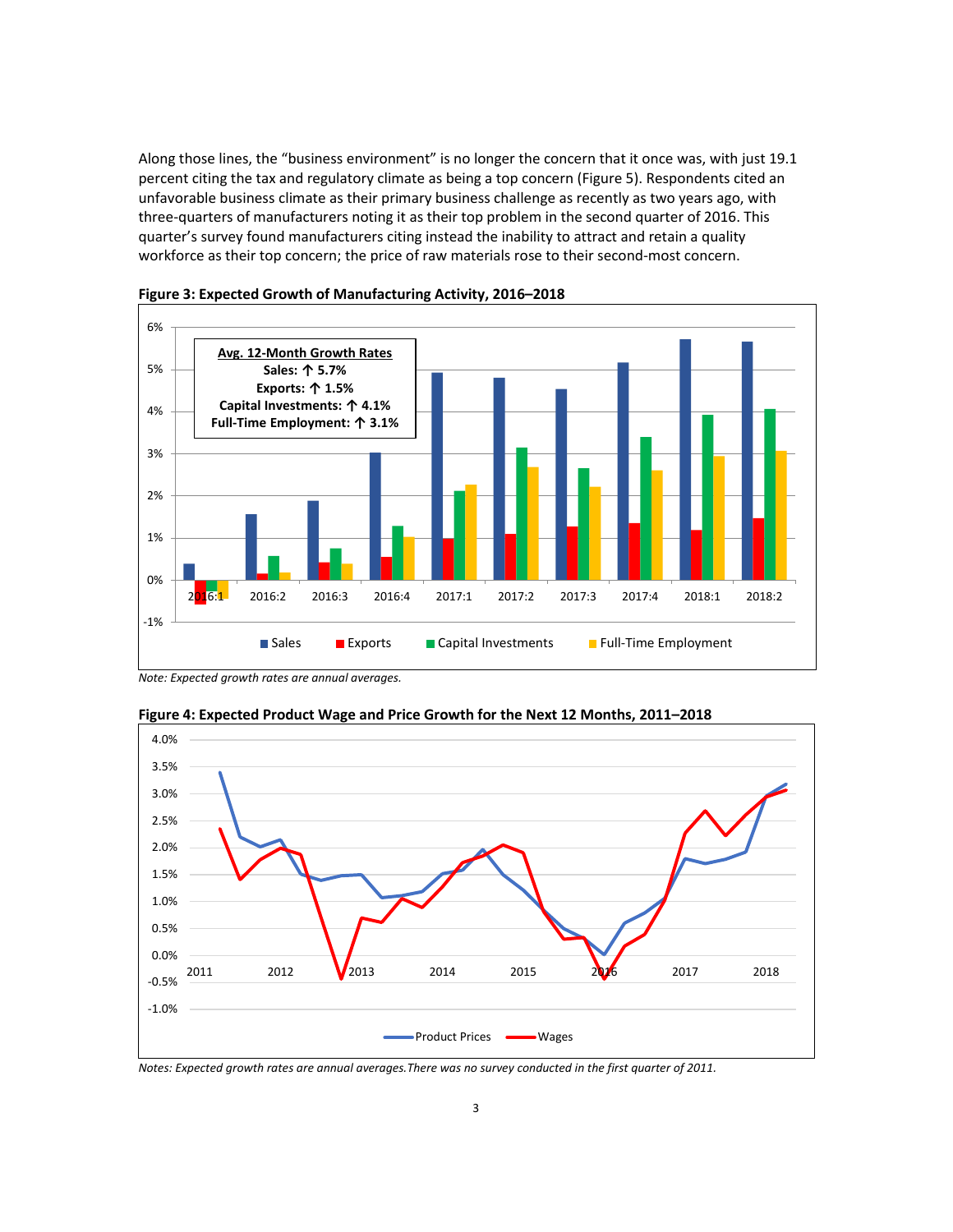**The NAM Manufacturing Outlook Index rose from 62.8 to 63.8, which was a new all-time high (Figure 2)**. Numbers greater than 60 indicate strong levels of optimism, with the percentage positive in their outlook more than one standard deviation from the historical average (74.5 percent positive). **This was the seventh straight quarter where the outlook exceeded that average**.

Digging further into the data, here are some of the highlights of note:

**Employment:** Respondents expect full-time employment to increase by 3.1 percent over the next 12 months, up from 2.9 percent in the previous release. This was also a new all-time high. *More than 66 percent anticipate more hiring over the next year*, including 27.4 percent planning employment growth of 5 percent or more. Just 3.3 percent see employment falling for their firms. More than anything, this reflects an ever-tightening labor market.

The fastest hiring growth is seen among medium-sized firms, which predict a 3.5 percent increase in employment over the next 12 months. In contrast, small and large manufacturers expect job growth of 2.8 percent and 2.4 percent, respectively.

- x **Wages:** Along those lines, respondents anticipate employee wages (excluding nonwage compensation such as benefits) to rise by 2.7 percent over the next 12 months, inching up from 2.6 percent in March's survey (Figure 4). This was the fastest pace in more than 17 years, or since the first quarter of 2001. In the latest results, *94.2 percent see wages increasing over the next year*, with nearly 47 percent expecting to hike wages by 3 percent or more. This is consistent with other indicators that have shown wage pressures accelerating, but still at a modest pace.
- **Capital Spending:** Respondents expect capital investments to rise by 4.1 percent over the next 12 months, up from 3.9 percent in the past survey. This was another all-time high. More than 61 percent anticipate higher capital spending in the next year, with 23.9 percent of manufacturers expecting robust investment growth of 10 percent or more.

Medium-sized and large manufacturers predict capital investment growth of 4.3 percent over the next 12 months, with small manufacturers anticipating 3.2 percent growth.

• Sales: Respondents expect sales growth of 5.7 percent over the next 12 months, unchanged from the last survey. This remained the fastest pace since the fourth quarter of 1997, which was coincidentally the first survey in this series, making it the second-highest level in the survey's history and a more than 20-year high. In the latest results, 88.4 percent of manufacturers anticipate higher sales over the next year, with just 3.3 percent predicting declines. Roughly one-quarter see revenue gains of more than 10 percent.

Medium-sized (those with 50 to 499 employees) and large (those with 500 or more employees) manufacturers had sales expectations of 5.8 percent over the next 12 months, which was better than the 5.0 percent anticipated sales growth seen for small firms (those with less than 50 employees).

• **Production:** Respondents expect production growth of 5.7 percent over the next 12 months, up from 5.5 percent three months ago. This question was added to the survey three years ago, and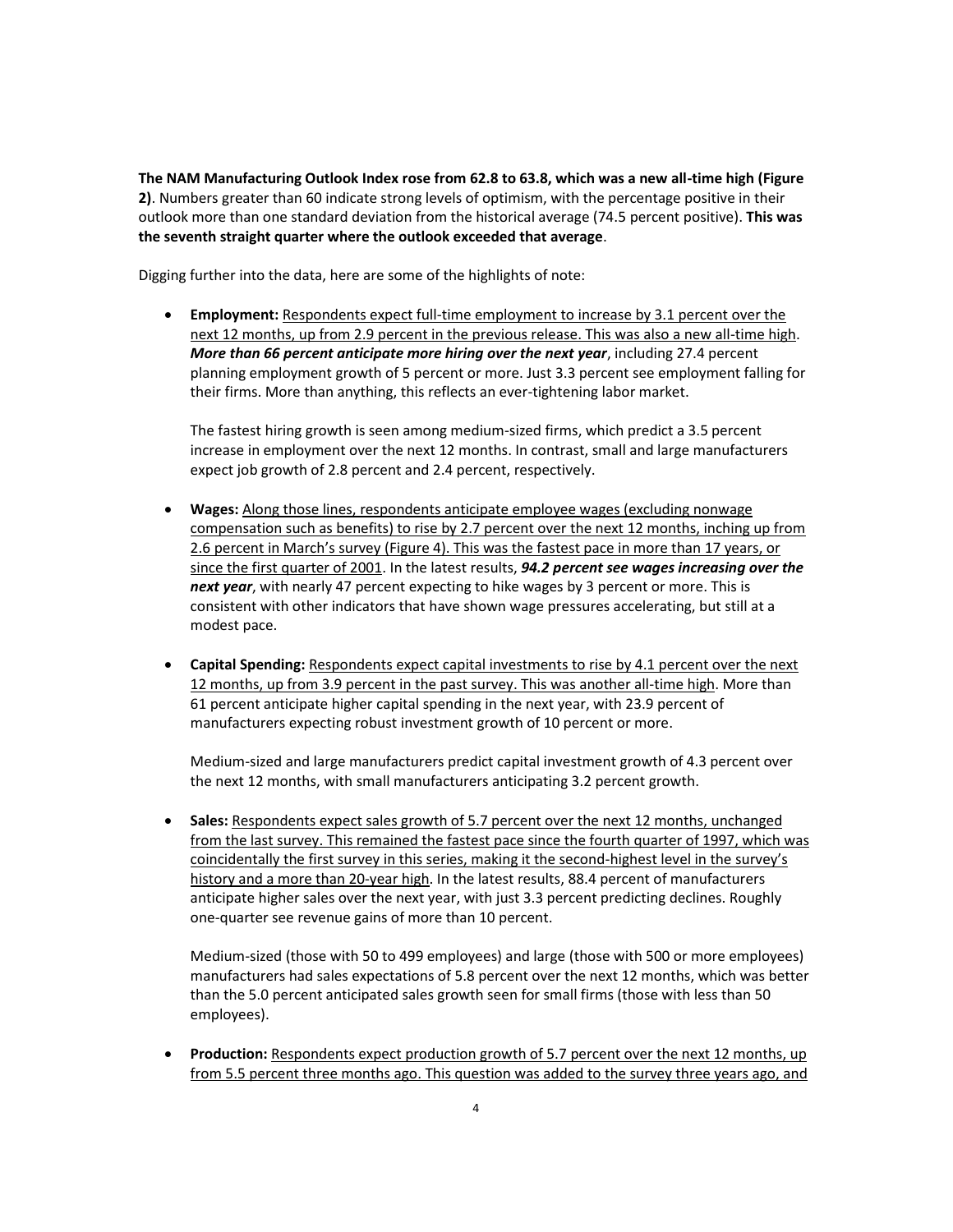it is the fastest pace for output activity in that time span. Similar to the sales results, 86.6 percent predict production to expand over the next year, with 61.2 percent forecasting output growth of 5 percent or more. Just 3.7 percent of manufacturers anticipate reduced production.

- **Inventories:** Respondents expect inventories to increase by 1.5 percent over the next 12 months, off from 1.7 percent in the previous data, which had been an all-time high. It was the sixth consecutive quarter with anticipated growth in inventories. This mainly reflects stronger demand—another indicator of healthy growth for the sector. Just over 42 percent of manufacturers predict increased inventories, with 45.0 percent expecting stockpiles to remain unchanged.
- Product Prices: Respondents expect product prices to increase by 3.2 percent over the next 12 months, edging up from the 3.0 percent gain seen in March. This was the fastest growth rate for prices since the second quarter of 2011, or in seven years (Figure 4). Forty-seven percent of those surveyed forecast price growth for their products of up to 5 percent, with 26.2 percent predicting price growth of 5 percent or more.
- **Raw Material Prices: Manufacturers anticipate raw material prices and other input costs rising** 5.6 percent over the next 12 months, with 55.3 percent of respondents seeing price growth of 5 percent or more. This is a new question—perhaps a long overdue one, as it will allow firms to distinguish between expected growth in input costs, as opposed to the prices of final goods. As there is no history for this series, there is nothing to compare it to, but it seems highly elevated. Overall, the pickup in raw material costs is consistent with other measures of inflation.
- **Exports:** International demand remains strong on improved global growth. Respondents expect export sales to rise by 1.5 percent over the next 12 months, up from 1.2 percent in March. This was the fastest rate of expected growth since the second quarter of 2014. Nearly 43 percent of those taking the survey predict export sales increasing over the next year, with 52.8 percent seeing exports being unchanged and 4.5 percent noting possible declines.

As we have seen in prior surveys, those companies that are more optimistic about exports tend to be the most upbeat in their overall company outlook. Along those lines, for those predicting increased exports over the next 12 months, a whopping 99.6 percent were positive in their outlook in this survey. That figure was 93.2 percent positive for those predicting no change in export sales over the next year, but it fell to 76.0 percent for those individuals saying that they anticipate reduced exports.

Firm size also mattered on trade. Large firms were the most optimistic about export expectations, predicting 1.9 percent growth over the next 12 months. Small and medium-sized manufacturers predict 1.3 percent growth in exports.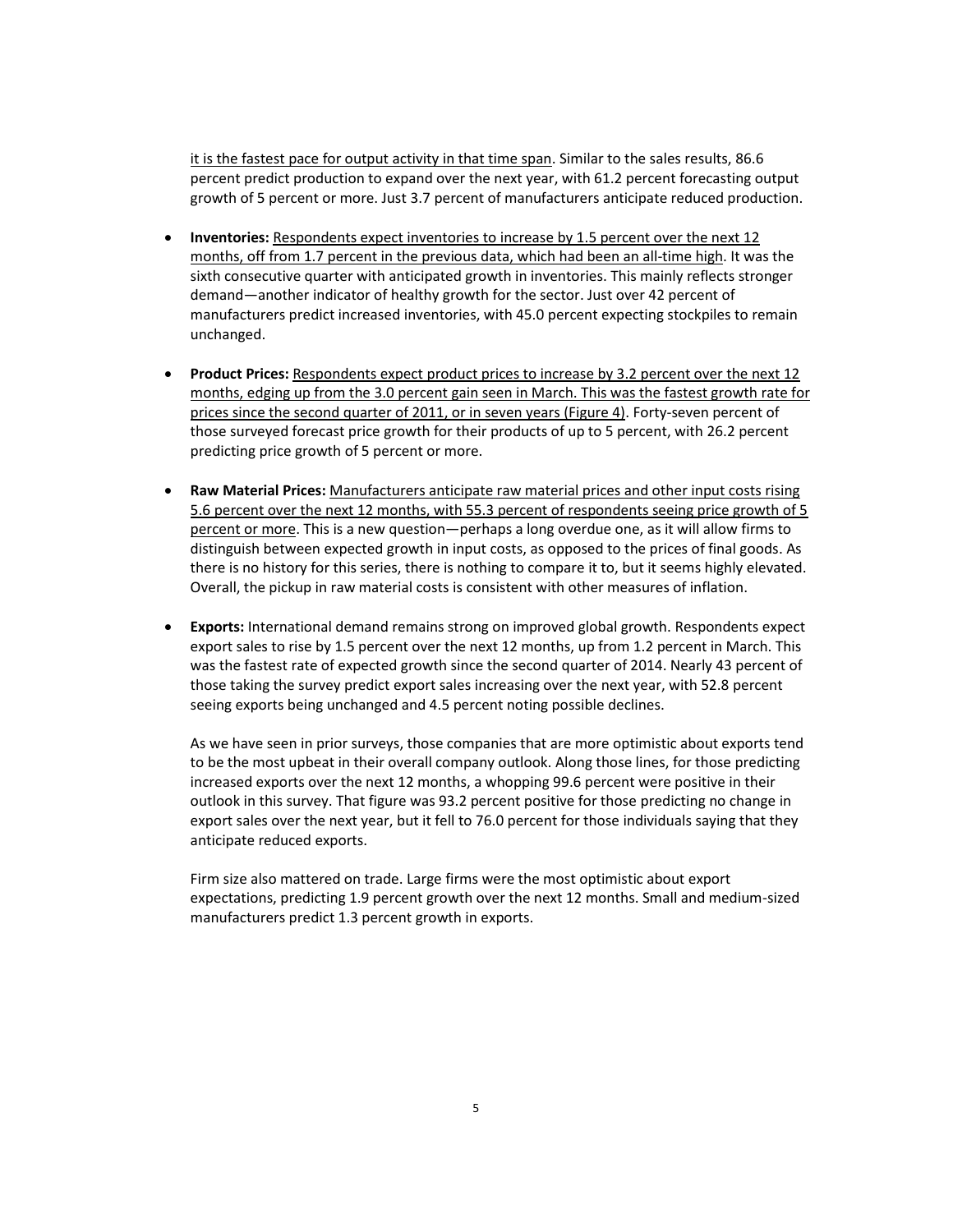**For the third straight survey, the inability to attract and retain a quality workforce was the top business challenge for manufacturers, cited by 76.7 percent of respondents (Figure 4).** With robust job growth and an encouraging economic outlook, it has become increasingly difficult to find talent something echoed in the sample comments.

**The second major business concern was the rising cost of raw materials (65.3 percent), up from the third top concern in the prior survey.** This finding is consistent with accelerating input costs overall in other measures, including the producer price index and other sentiment surveys.

**The third greatest business challenge concerned rising health care costs (65.3 percent), with respondents anticipating that health insurance premiums will increase 7.6 percent over the next 12 months**. More than 74 percent of manufacturers expect their premiums to increase by at least 5 percent on average next year. At the same time, roughly three in ten of those completing the survey expect their premiums to rise by at least 10 percent. Small and medium-sized manufacturers predict 8.3 percent growth in health care costs on average over the next 12 months, with large firms seeing 6.4 percent growth.



# **Figure 4: Primary Current Business Challenges, Second Quarter 2018**

*Note: Respondents were able to check more than one response; therefore, responses exceed 100 percent.* 

## **Note**

This survey has been conducted quarterly since 1997, with the NAM's membership submitting this quarter's responses from May 22 to June 5. In total, 568 manufacturers from all parts of the country, in a wide variety of manufacturing sectors and in varying size classifications, responded this quarter. Aggregated survey responses appear below. The next survey is scheduled for September 2018.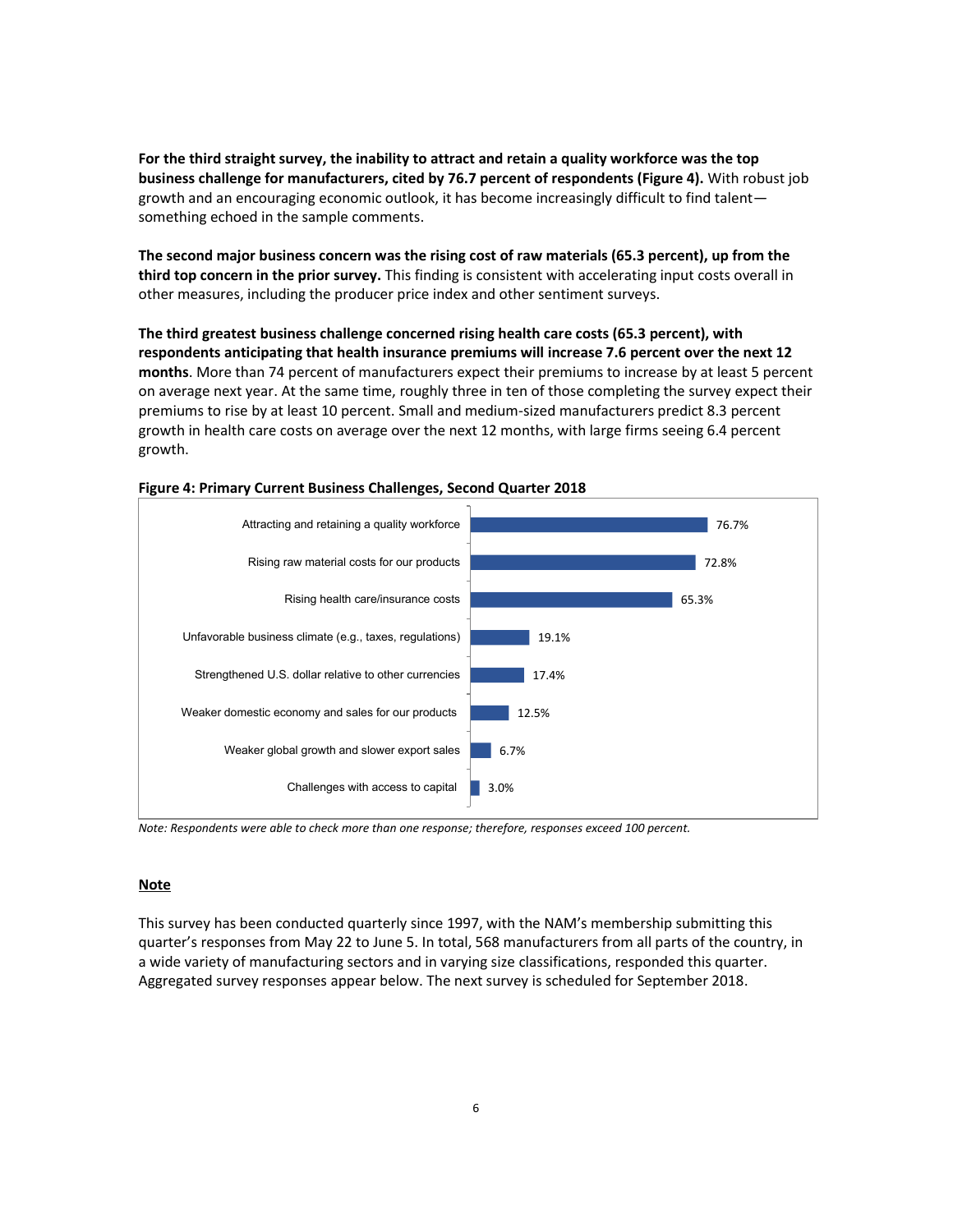# **Special Questions**

### **Regulatory Burdens**

Manufacturers continue to be upbeat about regulatory reform and its economic impacts. Because of the regulatory moratorium last year, a dramatic shift has occurred in the federal rulemaking process, and manufacturers widely consider it a positive development. More importantly, respondents said that they were more likely to increase capital spending (49.0 percent), employment (45.2 percent), and wages and benefits (50.6 percent) as a result of the changed regulatory environment in Washington.

### **Skills Training**

The Trump administration has made apprenticeship programs one of its top priorities, which is important in light of the challenges described earlier. The Manufacturing Institute has worked with others in the business community, educational institutions and the military to build new avenues of access to the training and certifications that workers need to have successful, rewarding careers in modern manufacturing. In this survey, we asked questions about such programs to gauge general interest and discover how widely used they might be. Encouragingly, two-thirds of respondents said that they intend to increase apprenticeships, training and/or other mentoring programs or initiatives in the next year.

More broadly, manufacturers continue to struggle in identifying new talent, especially with the labor market at or below what economists would call "full employment." Indeed, recent data suggest that there are more job openings than people looking for work. This means that firms need to get creative, especially with their existing employees. When it comes to skills development, roughly 90 percent of those completing this survey said that they regularly train (or "upskill") their existing workforce. Seventy-one percent of respondents had training programs of less than 12 weeks, with 41.8 percent having programs of 12 weeks or more. (They could pick more than one option if they had more than one program.) Only 5.1 percent said that they had no training programs, with the same number being unsure.



**Figure 5: What is the typical duration of your company's workforce training program(s)?** 

*Note: Respondents were able to check more than one response; therefore, responses exceed 100 percent.*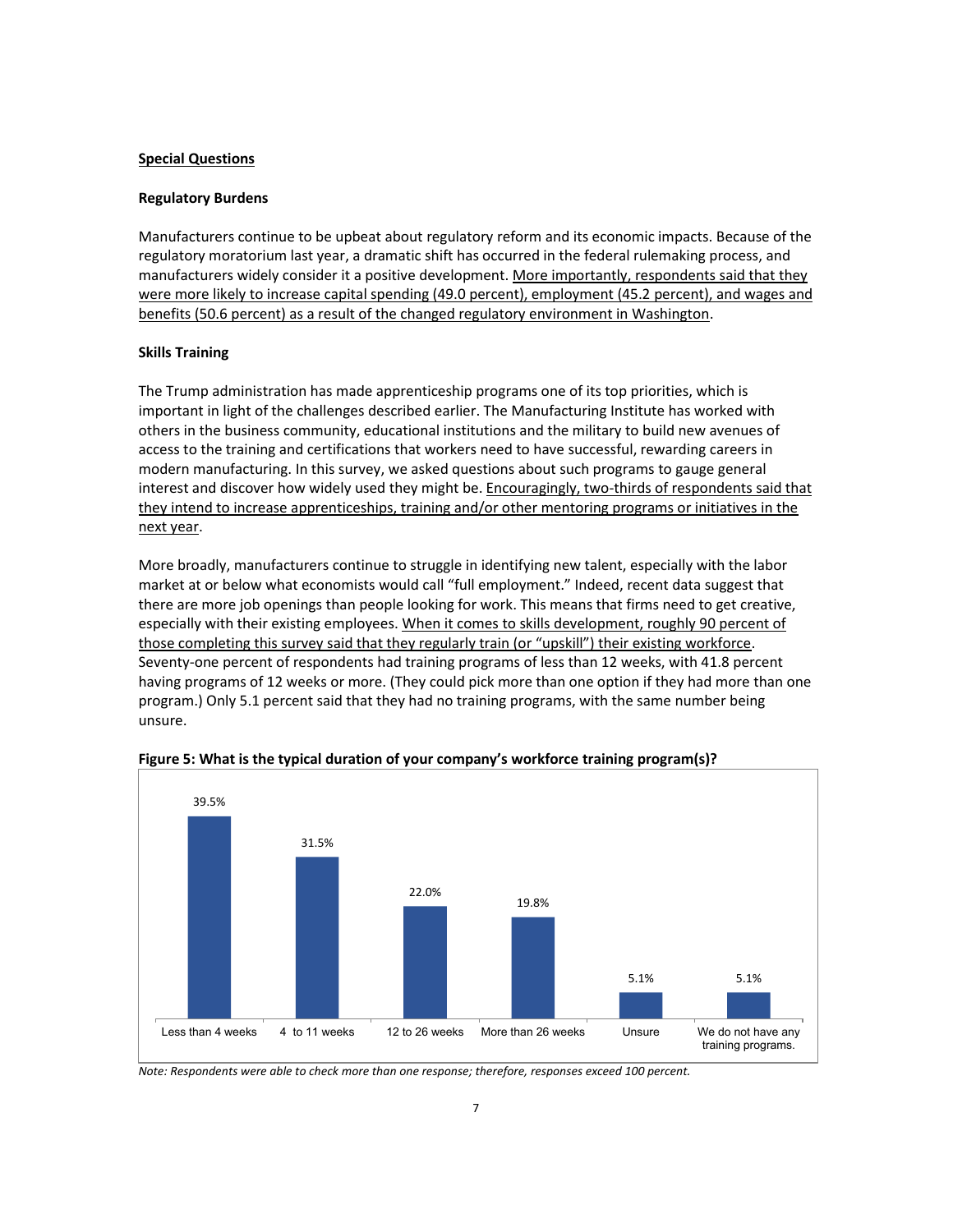#### **Survey Responses**

- 1. How would you characterize the business outlook for your firm right now?
	- a. Very positive 46.0%
	- b. Somewhat positive 49.1%
	- c. Somewhat negative 4.6%
	- d. Very negative 0.4%

#### *Percentage that is either somewhat or very positive in their outlook = 95.1%*

- 2. Over the next year, what do you expect to happen with your company's overall sales?
	- a. Increase more than 10 percent 25.0%
	- b. Increase 5 to 10 percent 36.4%
	- c. Increase up to 5 percent 27.1%
	- d. Stay about the same 8.3%
	- e. Decrease up to 5 percent 0.9%
	- f. Decrease 5 to 10 percent  $-1.4%$
	- g. Decrease more than 10 percent 1.1%

*Average expected increase in sales consistent with these responses = 5.7%* 

- 3. Over the next year, what do you expect to happen with your company's overall production levels?
	- a. Increase more than 10 percent 25.3%
	- b. Increase 5 to 10 percent 35.9%
	- c. Increase up to 5 percent 25.5%
	- d. Stay about the same 9.7%
	- e. Decrease up to 5 percent 1.9%
	- f. Decrease 5 to 10 percent 1.1%
	- g. Decrease more than 10 percent 0.7%

*Average expected increase in production consistent with these responses = 5.7%* 

- 4. Over the next year, what do you expect to happen with the level of exports from your company?
	- a. Increase more than 5 percent 18.6%
	- b. Increase 3 to 5 percent 12.8%
	- c. Increase up to 3 percent  $-11.4%$
	- d. Stay about the same 52.8%
	- e. Decrease up to 3 percent 2.3%
	- f. Decrease 3 to 5 percent 0.7%
	- g. Decrease more than 5 percent 1.4%

*Average expected increase in exports consistent with these responses = 1.5%* 

- 5. Over the next year, what do you expect to happen with prices on your company's overall product line?
	- a. Increase more than 10 percent 6.0%
	- b. Increase 5 to 10 percent 20.3%
	- c. Increase up to 5 percent 47.0%
	- d. Stay about the same 23.4%
	- e. Decrease up to 5 percent 2.8%
	- f. Decrease 5 to 10 percent 0.5%
	- g. Decrease more than 10 percent none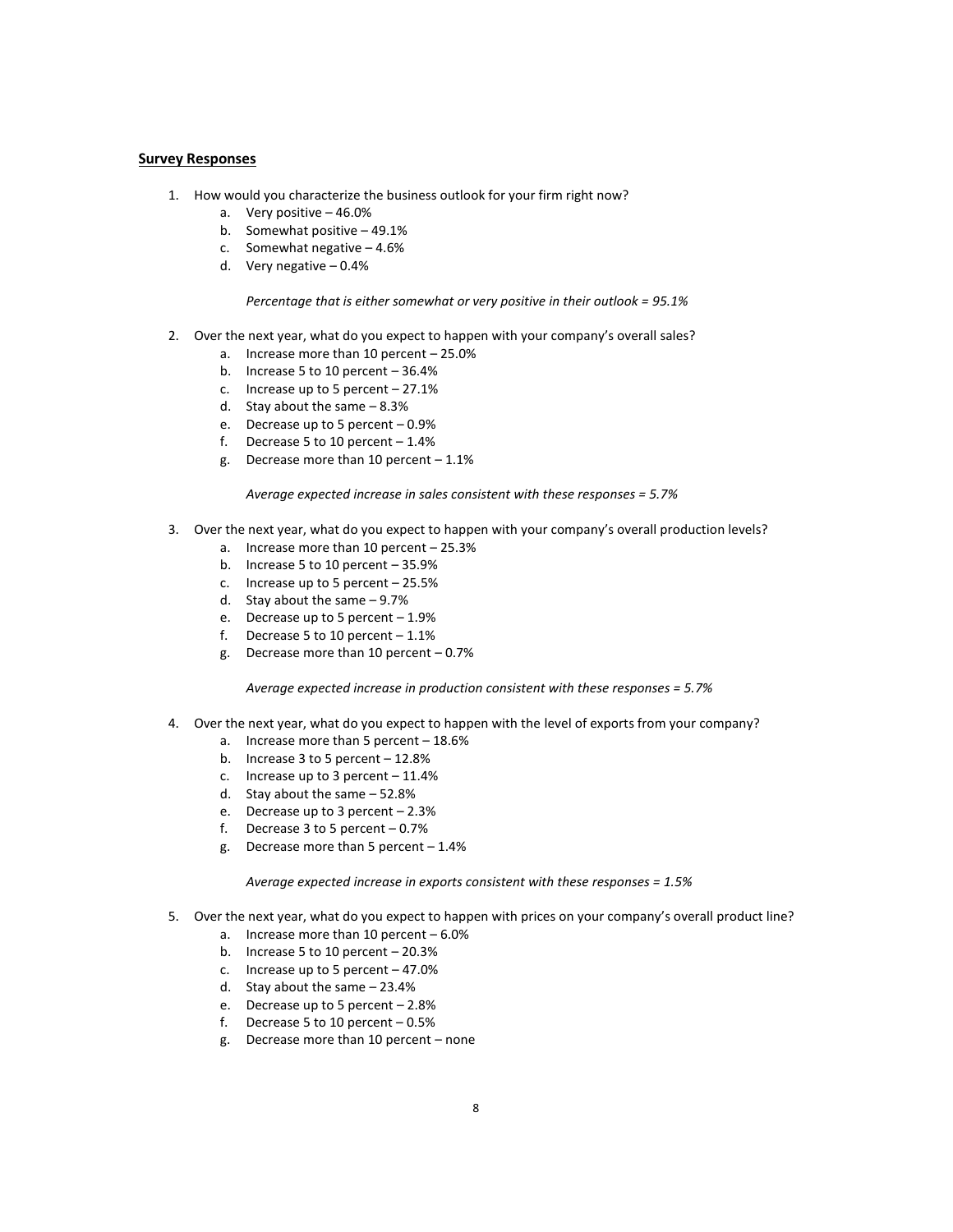*Average expected increase in product prices consistent with these responses = 3.2%* 

- 6. Over the next year, what do you expect to happen with raw material prices and other input costs?
	- a. Increase more than 10 percent 20.3%
	- b. Increase 5 to 10 percent 35.0%
	- c. Increase up to 5 percent 38.4%
	- d. Stay about the same 5.6%
	- e. Decrease up to 5 percent 0.7%
	- f. Decrease 5 to 10 percent none
	- g. Decrease more than 10 percent none

*Average expected increase in raw material prices consistent with these responses = 3.0%* 

- 7. Over the next year, what are your company's capital investment plans?
	- a. Increase more than 10 percent 23.9%
	- b. Increase 5 to 10 percent 20.8%
	- c. Increase up to 5 percent  $-16.6%$
	- d. Stay about the same 34.2%
	- e. Decrease up to 5 percent 1.8%
	- f. Decrease 5 to 10 percent  $-1.1\%$
	- g. Decrease more than 10 percent 1.8%

*Average expected increase in capital investments consistent with these responses = 4.1%* 

- 8. Over the next year, what are your inventory plans?
	- a. Increase more than 10 percent 4.8%
	- b. Increase 5 to 10 percent 12.1%
	- c. Increase up to 5 percent 25.5%
	- d. Stay about the same 45.0%
	- e. Decrease up to 5 percent 9.7%
	- f. Decrease 5 to 10 percent 2.1%
	- g. Decrease more than 10 percent 0.9%

*Average expected increase in inventories consistent with these responses = 1.5%* 

- 9. Over the next year, what do you expect in terms of full-time employment in your company?
	- a. Increase more than 10 percent 8.7%
	- b. Increase 5 to 10 percent 18.7%
	- c. Increase up to 5 percent 38.7%
	- d. Stay about the same 30.6%
	- e. Decrease up to 5 percent 1.9%
	- f. Decrease 5 to 10 percent 0.9%
	- g. Decrease more than 10 percent 0.5%

*Average expected increase in full-time employment consistent with these responses = 2.9%* 

- 10. Over the next year, what do you expect to happen to employee wages (excluding nonwage compensation, such as benefits) in your company?
	- a. Increase more than 5 percent 9.7%
	- b. Increase 3 to 5 percent 37.3%
	- c. Increase up to 3 percent 47.3%
	- d. Stay about the same 5.6%
	- e. Decrease up to 3 percent none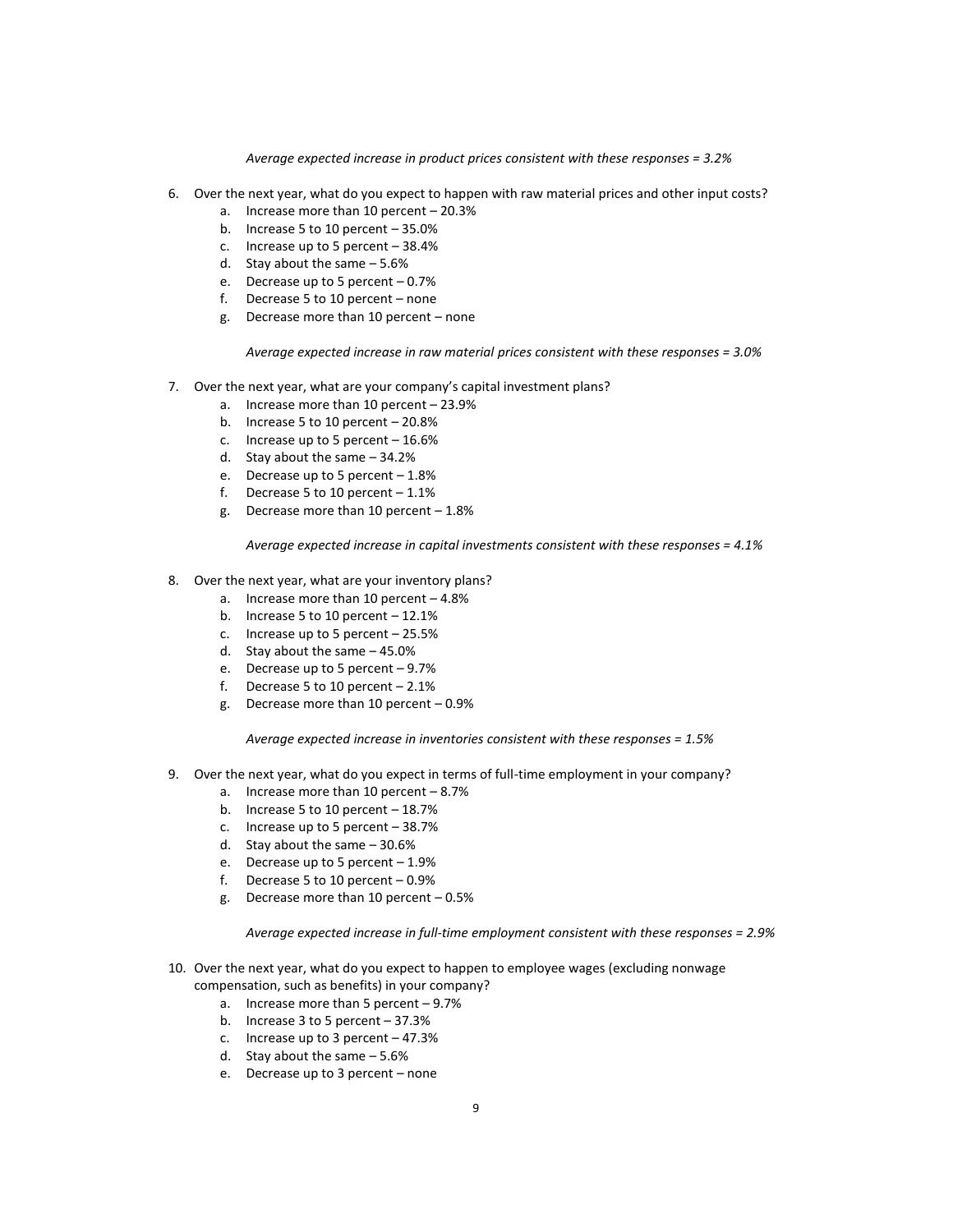- f. Decrease 3 to 5 percent none
- g. Decrease more than 5 percent none

*Average expected increase in employee wages consistent with these responses = 2.7%* 

- 11. Over the next year, what do you expect to happen to health insurance costs for your company?
	- a. Increase 15.0 percent or more 8.6%
	- b. Increase 10.0 to 14.9 percent 21.1%
	- c. Increase 5.0 to 9.9 percent  $-44.6%$
	- d. Increase less than 5.0 percent 17.2%
	- e. No change 4.0%
	- f. Decrease less than 5.0 percent 0.9%
	- g. Decrease 5.0 percent or more 0.4%
	- h. Uncertain 3.3%

*Average expected increase in health insurance costs consistent with these responses = 7.6%* 

- 12. What are the biggest challenges you are facing right now? (Check all that apply.)
	- a. Weaker domestic economy and sales for our products to U.S. customers 12.5%
	- b. Weaker global growth and slower export sales 6.7%
	- c. Strengthened U.S. dollar relative to other currencies 17.4%
	- d. Challenges with access to capital or other forms of financing 3.0%
	- e. Unfavorable business climate (e.g., taxes, regulations) 19.2%
	- f. Increased raw material costs 72.8%
	- g. Rising health care/insurance costs 65.3%
	- h. Attracting and retaining a quality workforce 76.7%
- 13. What is your company's primary industrial classification?
	- a. Chemicals 3.9%
	- b. Computer and electronic products 1.9%
	- c. Electrical equipment and appliances 3.9%
	- d. Fabricated metal products 29.8%
	- e. Food manufacturing 2.3%
	- f. Furniture and related products 0.9%
	- g. Machinery 11.6%
	- h. Nonmetallic mineral products 1.9%
	- i. Paper and paper products 3.4%
	- j. Petroleum and coal products 0.9%
	- k. Plastics and rubber products 7.4%
	- l. Primary metals 3.9%
	- m. Transportation equipment 5.6%
	- n. Wood products 1.6%
	- o. Other 21.0%
- 14. What is your firm size (e.g., the parent company, not your establishment)?
	- a. Fewer than 50 employees 19.9%
	- b. 50 to 499 employees 54.6%
	- c. 500 or more employees 25.53%